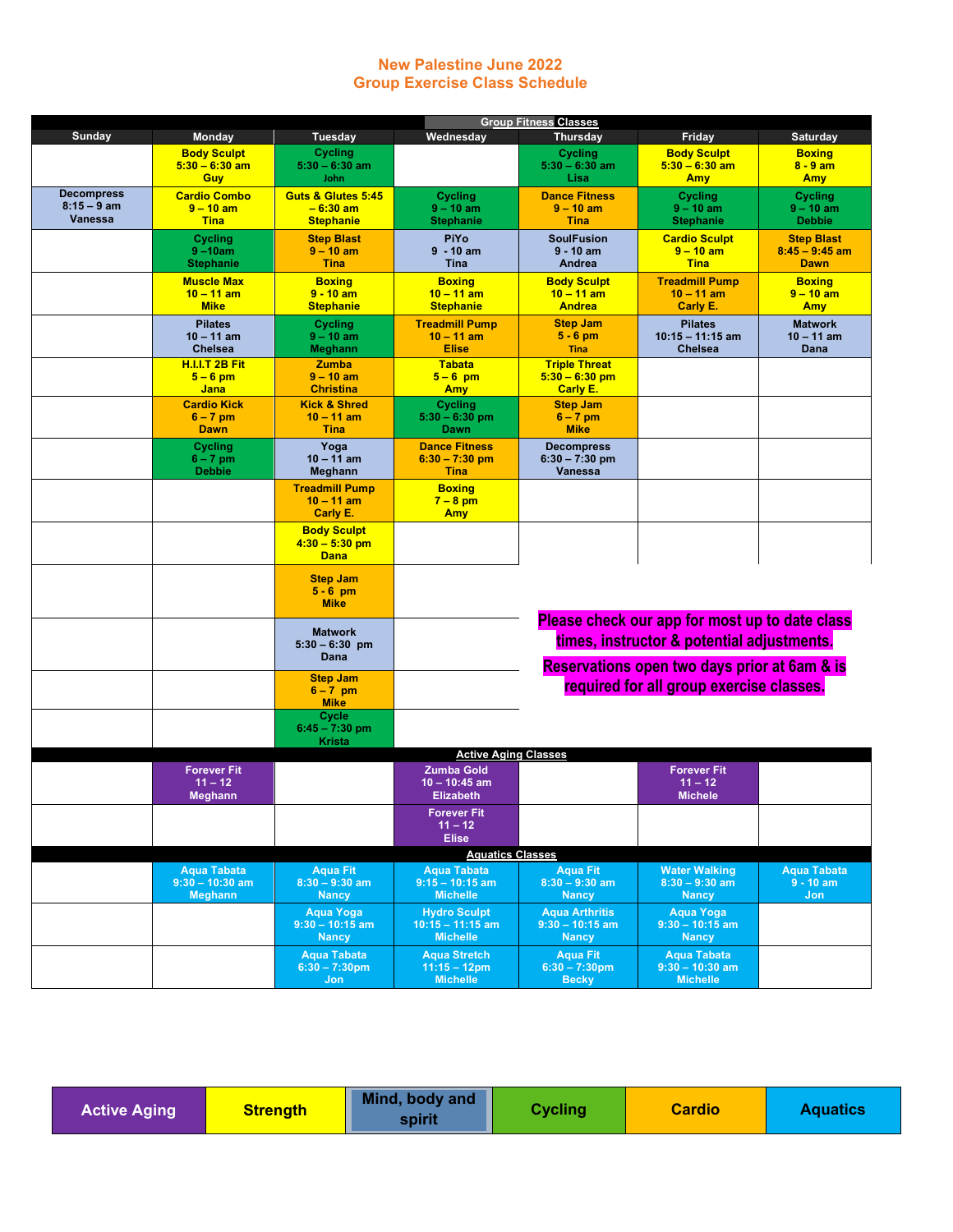## **New Palestine June 2022 Group Exercise Class Schedule**

| Aquatic Arthritis Foundation Program - incorporates the buoyancy of water and the soothing warmth of a heated pool to create a safe, ideal environment for<br>relieving arthritis pain and stiffness. Gentle movements increase joint flexibility and range of motion, while new exercise variations help build stronger muscles and<br>overall stamina. Led by Arthritis Foundation certified instructors. |
|-------------------------------------------------------------------------------------------------------------------------------------------------------------------------------------------------------------------------------------------------------------------------------------------------------------------------------------------------------------------------------------------------------------|
| Aqua Fit - <sup>3</sup> Burn fat and calories in this cardio class. This class is perfect for individuals who are fit, pregnant and joint-sensitive. Come join the fun!                                                                                                                                                                                                                                     |
| Aqua Core & Weights - $\overline{\bullet}$ $\overline{\bullet}$ Put your torso to the test with this workout, followed by weight routine to get that heart rate up!                                                                                                                                                                                                                                         |
| Aqua Yoga - $\overline{\bullet}$ Overall body toning focusing on abdominals, back, arms and hips.                                                                                                                                                                                                                                                                                                           |
| Aqua Tabata - $\overline{\bullet}$ $\overline{\bullet}$ A HIIT in the water. Participants use maximal effort for 20 seconds and recover for 10 seconds for 8 rounds of work. Resistance equipment<br>may or may not be used. All levels can benefit from this class.                                                                                                                                        |
| Aquatic Stretch - Incorporates the soothing warmth of a heated pool to create a safe, ideal environment for relieving pain and stiffness. Gentle movements<br>increase joint flexibility and range of motion.                                                                                                                                                                                               |
| Body Sculpt – $\overline{\bullet}$ $\overline{\bullet}$ $\overline{\bullet}$ Weights, bands and resistance balls to create a muscle conditioning and strength training workout that will tone muscle and burn fat!                                                                                                                                                                                          |
| Boxing - $\overline{\phantom{a}}$ $\overline{\phantom{a}}$ $\overline{\phantom{a}}$ $\overline{\phantom{a}}$ Combination of boxing and weighted exercises. This class will incorporate HIIT, obstacles and cardio drills. Wraps & gloves needed for class<br>- the gym has these for purchase at front desk if needed.                                                                                      |
| Cardio Combo - $\overline{a}$ $\overline{a}$ $\overline{a}$ $\overline{a}$ Get your body shredded! This is a high-energy 50-minute class incorporating cardio and sculpting intervals followed by hard core<br>abdominal training. This will help to lose body fat, increase cardiovascular efficiency, and increase strength.                                                                              |
| Cardio Sculpt - $\overline{\bullet}$ $\overline{\bullet}$ $\overline{\bullet}$ $\overline{\bullet}$ Get your body shredded! This is a high-energy 50-minute class incorporating cardio and sculpting intervals followed by hard core<br>abdominal training. This will help to lose body fat, increase cardiovascular efficiency, and increase strength                                                      |
| Cardio Kick - $\overline{\bullet}$ $\overline{\bullet}$ $\overline{\bullet}$ A strength interval class with high intensity. Modification are shown for beginner level participants. Circuit Strength: Circuit class is a<br>station based muscular, strength & endurance class which alternates muscle groups for a full body workout.                                                                      |
| Cycling - $\overline{\bullet}$ $\overline{\bullet}$ $\overline{\bullet}$ Gear it up! Ride into high gear with this incredible and exhilarating stationary bike class. Instructors will show you various intensity options.                                                                                                                                                                                  |
| <b>Dance Fitness - <math>\overline{\bullet}</math></b> $\overline{\bullet}$ <b>B</b> Basic Cardio and Fitness moves infused into mini dances to a plethora of music styles.                                                                                                                                                                                                                                 |
| Decompress - $\bullet$ Join for a series of stretches with a focus on breathing and balancing. Participants will have opportunities to work in strengthening poses<br>throughout the class as well and leave feeling decompressed.                                                                                                                                                                          |
| Forever Fit - <sup>3</sup> Sculpt and tone those muscles in Forever Fit. A 50-minute class incorporating bands and balls to strengthen upper and lower body.                                                                                                                                                                                                                                                |
| Guts & Glutes $-\overline{6}$ $-\overline{6}$ A 45-minute gut and glute burner class. This is a great class to "wake up" some of those trouble areas!                                                                                                                                                                                                                                                       |
| H.I.I.T. 2B Fit - $\overline{\bullet}$ $\overline{\bullet}$ $\overline{\bullet}$ $\overline{\bullet}$ A form of interval training, a cardio class that involves alternating short periods of intense anaerobic exercise with less intense recovery<br>periods.                                                                                                                                              |
| Hydro Sculpt - $\overline{\bullet}$ $\overline{\bullet}$ The aqua circuit program enables just about anyone to work out in the water regardless of fitness level, as each individual works at a level that<br>suits their body on each of the stations. A cardio class presented in intervals along with conditioning. You will receive cardiovascular and strength training benefits in<br>one.            |
| Kick & Shred - $\overline{\bullet}$ $\overline{\bullet}$ $\overline{\bullet}$ Basic kickboxing combos alternating with HIIT combinations designed to fun music.                                                                                                                                                                                                                                             |
| Matwork- This class involves a series of classical Pilates exercises. Each exercise emphasizes breath, core conditioning, and body awareness. Instructors will<br>pay special attention to alignment and form. Props may be used to add challenge or assistance throughout the class.                                                                                                                       |
| Muscle Max - $\overline{\bullet}$ $\overline{\bullet}$ $\overline{\bullet}$ This class will familiarize you with barbells, dumbbells, free weights, the weight room and through once a month excursions.                                                                                                                                                                                                    |
| Pilates - Lose inches in your waistline! Learn how to strengthen and tone your chest, back, abdominals, hips and thighs.                                                                                                                                                                                                                                                                                    |
| PIYo - $\overline{4}$ $\overline{4}$ $\overline{4}$ $\overline{4}$ Yoga and Pilates inspired workout using only your body weight, to build strength, flexibility, and muscle tone.                                                                                                                                                                                                                          |
|                                                                                                                                                                                                                                                                                                                                                                                                             |

| <b>Active Aging</b> | <u>Strength</u> | Mind, body and<br>spirit | Cycling | Cardio | <b>Aquatics</b> |
|---------------------|-----------------|--------------------------|---------|--------|-----------------|
|---------------------|-----------------|--------------------------|---------|--------|-----------------|